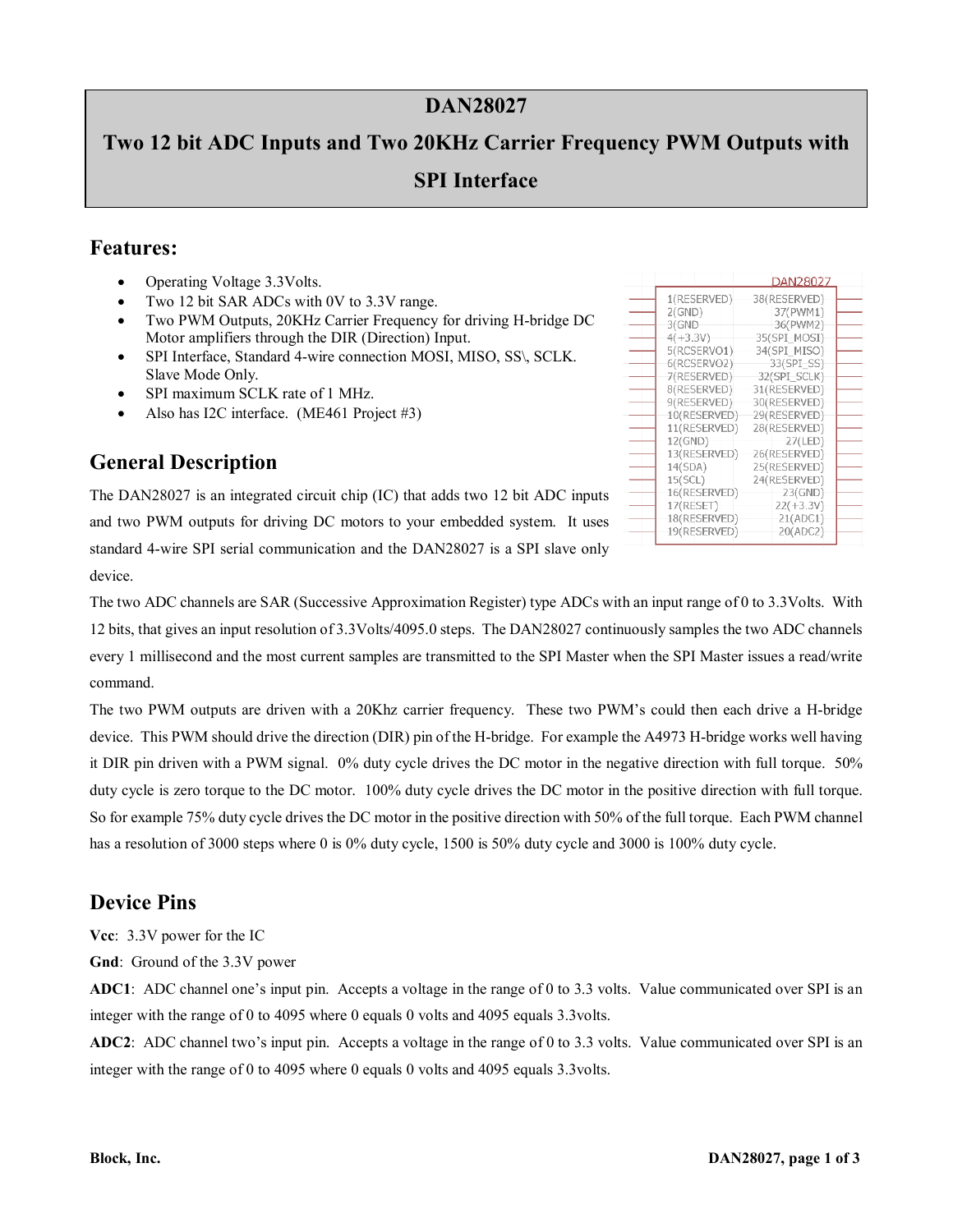**PWM1**: H-bridge/DC motor command output one. 20KHz Carrier Frequency. 0% to 100% duty cycle command where 0% duty cycle is commanded with the value 0, 50% duty cycle is commanded with the value 1500, and 100% duty cycle is commanded with the value 3000. So CommandtoSend = percent\_duty\_cycle  $*$  3000.0/100.0.

**PWM2**: H-bridge/DC motor command output one. 20KHz Carrier Frequency. 0% to 100% duty cycle command where 0% duty cycle is commanded with the value 0, 50% duty cycle is commanded with the value 1500, and 100% duty cycle is commanded with the value 3000. So CommandtoSend = percent\_duty\_cycle \*  $3000.0/100.0$ .

**RCSERVO1:** See I2C Datasheet for this pin. ME461 Project #3.

**RCSERVO2:** See I2C Datasheet for this pin. ME461 Project #3.

**SPI\_SS:** Slave Select, Active Low. Slave select must be held for the entire SPI communication to the DAN28027. If high the DAN28027 is not selected and no communication can occur.

**SPI\_SCLK**: SPI CLK Clock is normally low when no communication is in progress. During communication, both the SPI master and SPI slave read in a new bit on the rising edge of the SCLK. The SPI master reads the new bit (1 or 0) of the MISO pin. The SPI slave reads the new bit (1 or 0) of the MOSI pin.

**SPI\_MOSI:** SPI Slave Input pin. RCservo commands are received on this pin from the master.

SPI\_MISO: SPI Slave Output pin. ADC result values are transmitted on this pin to the master.

**LED**: DAN28027 running status. When wired to an LED, this pin that indicates if the DAN28027 chip is operating. When powered, the DAN28027 chip will blink on and off the connected LED.

**Reset:** This pin should be wired to a pushbutton. Used to reset the program running on the DAN28027 back to the beginning of its code. This is a nice feature when debugging the SPI Master's code. Whenever the SPI Master code is restarted, the DAN28027 should be reset by pressing this button, in order that the SPI communication is in sync.

**RESERVED**: Reserved for future use in new releases of the DAN28027.

#### **Registers in the DAN28027 chip accessible through the SPI interface.**

ADC1: Value between 0 and 4095

ADC1: (16 bit value)

ADC1 voltage reading received over SPI. This 16 bit value, has a range from 0 to 4095 where 0 is 0V and 4095 is 3.3V

ADC2: Value between 0 and 4095

ADC2: (16 bit value)

ADC2 voltage reading received over SPI. This 16 bit value, has a range from 0 to 4095 where 0 is 0V and 4095 is 3.3V

PWM1: Value between 0 and 3000

PWM1: (16 bit value)

20KHz carrier frequency PWM signa1,  $0 = 0\%$  duty cycle,  $1500 = 50\%$  duty cycle and  $3000 = 100\%$  duty cycle. If the DAN28027 receives a value greater than 3000, the value of 3000 or 100% duty cycle is applied.

PWM2: Value between 0 and 3000

PWM1: (16 bit value)

20KHz carrier frequency PWM signa1,  $0 = 0\%$  duty cycle,  $1500 = 50\%$  duty cycle and  $3000 = 100\%$  duty cycle. If the DAN28027 receives a value greater than 3000, the value of 3000 or 100% duty cycle is applied.

**Block, Inc. DAN28027, page 2 of 3**